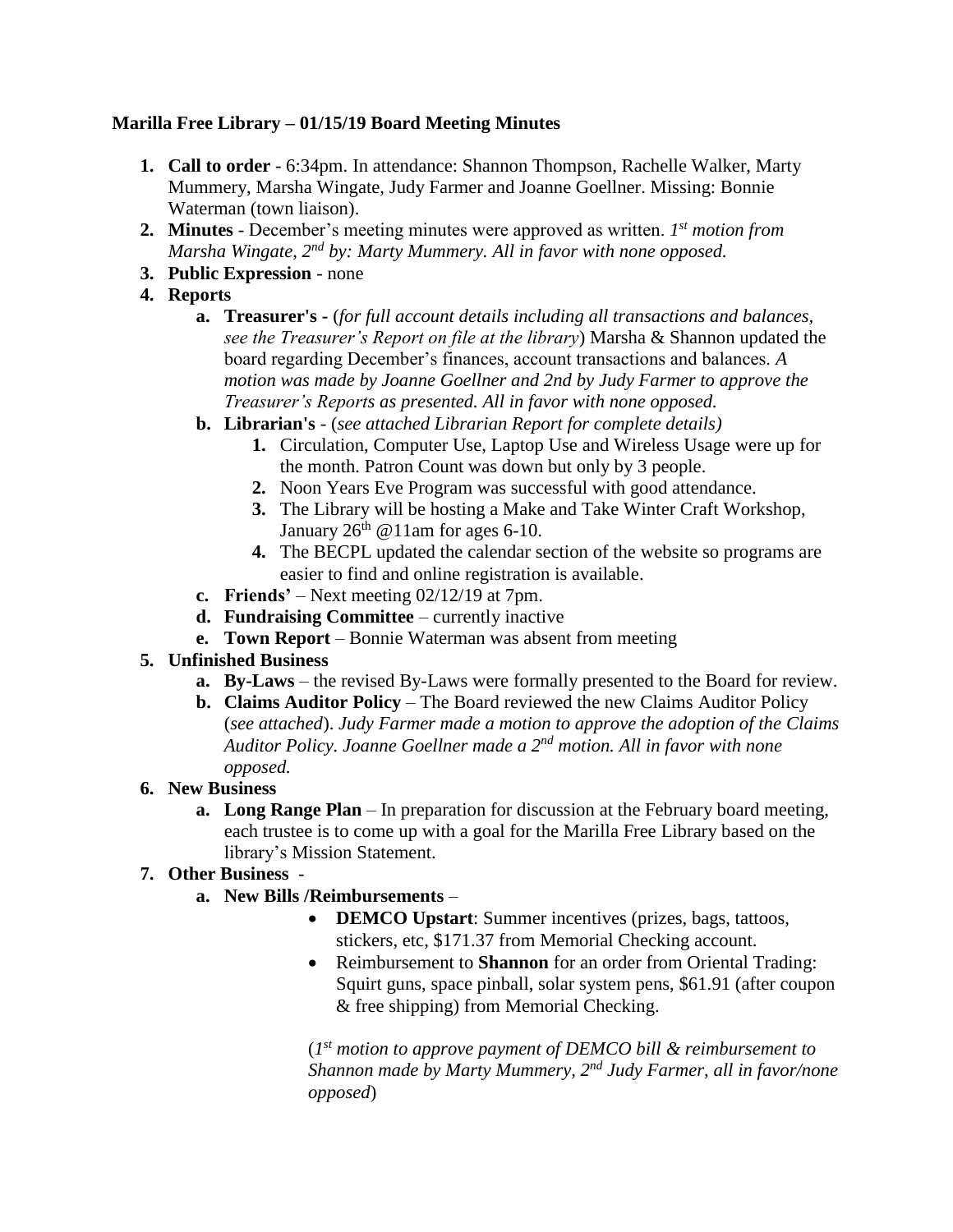- **Hawkins Fire Extinguisher Service**: Annual Maintenance, \$39.50 from the Operating account.
- Building Insurance bill, \$1526.83 from the Operating account.

*(1 st motion for approval of payment to Hawkins and the Insurance company made by Marty Mummery, 2nd Joanne Goellner, all in favor/none opposed*)

**b. ACT Workshop Reminder** – next ACT meeting, 03/02/19, 8:30am-1pm at Central.

## **7. Next Meeting: 02/19/19 6:30pm**

**8. Adjournment** - *A motion was made by Joanne Goellner to adjourn the meeting into Executive Session at 7:30pm to discuss a personnel matter. Judy Farmer made a second motion. All in favor with none opposed.*

*Executive Session was adjourned at 7:36pm. A motion was made by Marsha Wingate with a second motion by Judy Farmer. All in favor with none opposed.*

No formal action was taken regarding discussion during Executive Session.

*A motion to adjourn the meeting was made by Judy Farmer at 7:36pm with a second by Joanne Goellner. All in favor with none opposed.*

**Minutes respectfully submitted, January 22nd, 2019, by Joanne Goellner, secretary.**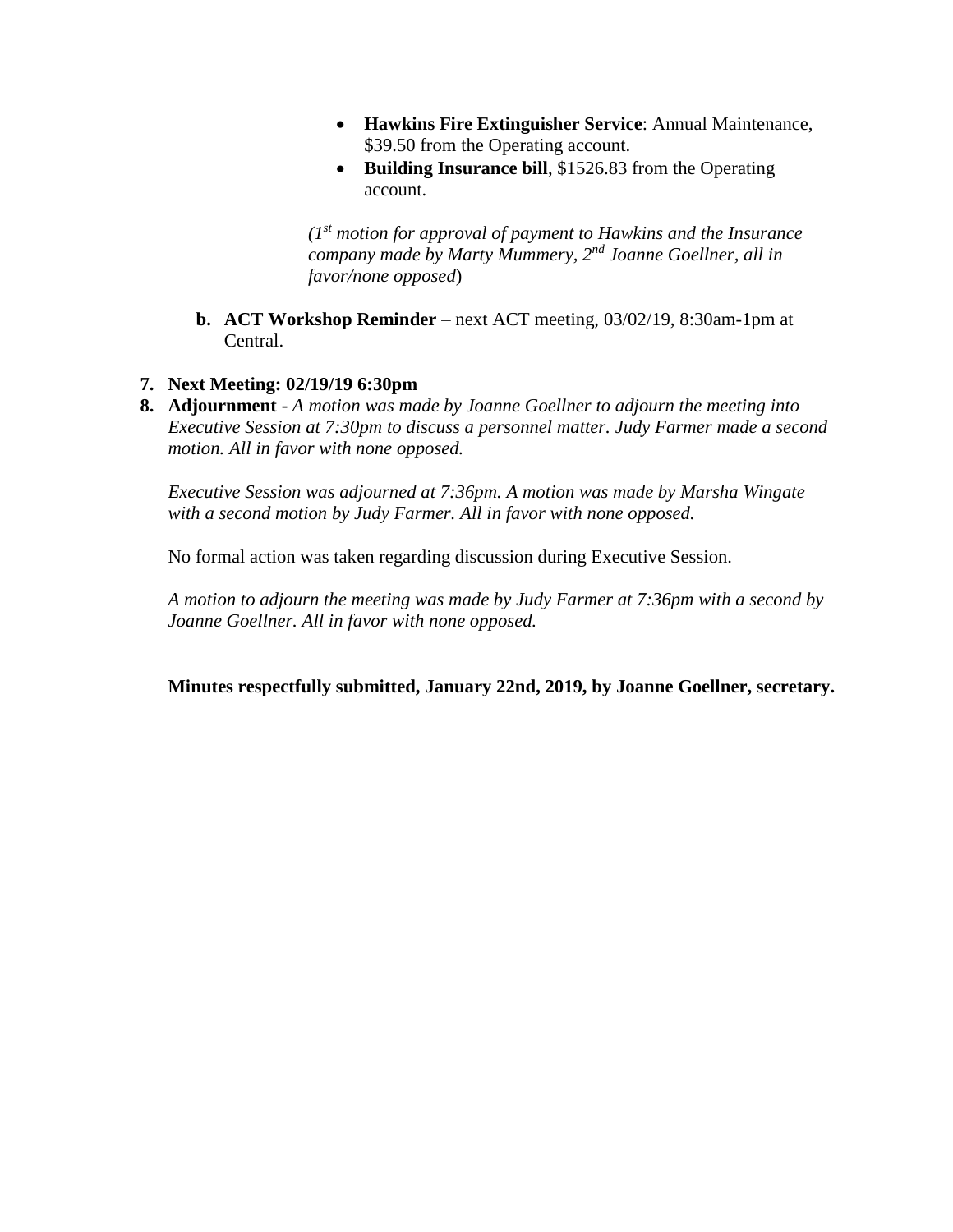### **Librarians Report –** January 15, 2019

#### *Operating Budget*

#### *Receipts*

December Receipts: \$ 214.30 **Receipts** year to date: \$ 4,244.41 This represents fine/copy/print revenue. This year our revenue commitment is \$4,462.

### *Expenditures*

*December*: \$ 283.01 **Expenditures** year to date: \$ 2,877.50. This year our expenditure allotment is \$5,200.

### *Circulation*

December was 2,808. This was up by 27 Year to date is 37,655. This is up by 133

### *Computer Use*

December was 77. This was up by 5 or 6.9% Year to date is 1,107. This is down by 85 or -7.1%

### *Laptop Use*

December was 16. This was up by 15 Year to date is 109. This is up by 69

#### *Wireless Usage*

December was 120. This was up by 11 or 10.1% Year to date is 1,412. This is down by 59 or -4%

#### *Patron Count*

December was 1,222. This was down by 3 or -0.2% Year to date is 17,209. This is down by 1,427 or -7.7%

#### **Fall/Winter Programs**

- **•** Story Time with Mrs. Claus Saturday, December 15<sup>th</sup> at 11:00 am for ages 3 and up (12 attended)
- **•** Lego Club Thursday, December 20<sup>th</sup> at 6:00 pm ages 5 and up (3 attended)
- **Noon Year's Eve –** Monday, Dec 31st at 11:00 am recommended for ages 5 and up **(14 attended)**
- **Ornament Making –** passive program **(10 participate)**
- **Lego Club –** Thursday, January 17th at 6:00 pm ages 5 and up
- **Winter Wonderland Story Hour –** Tuesday, January 22<sup>nd</sup> at 6:00 pm ages 3 to 6
- **Make and Take Winter Craft Workshop** Saturday, January 26<sup>th</sup> at 11:00 am for ages 6 to 10
- **Take Your Child to the Library Day** Saturday, February 2<sup>nd</sup>

## *Book Club*

- **Tuesdays at 2 pm**
	- o January 22<sup>nd</sup> <u>In a Dark, Dark Wood</u> by Ruth Ware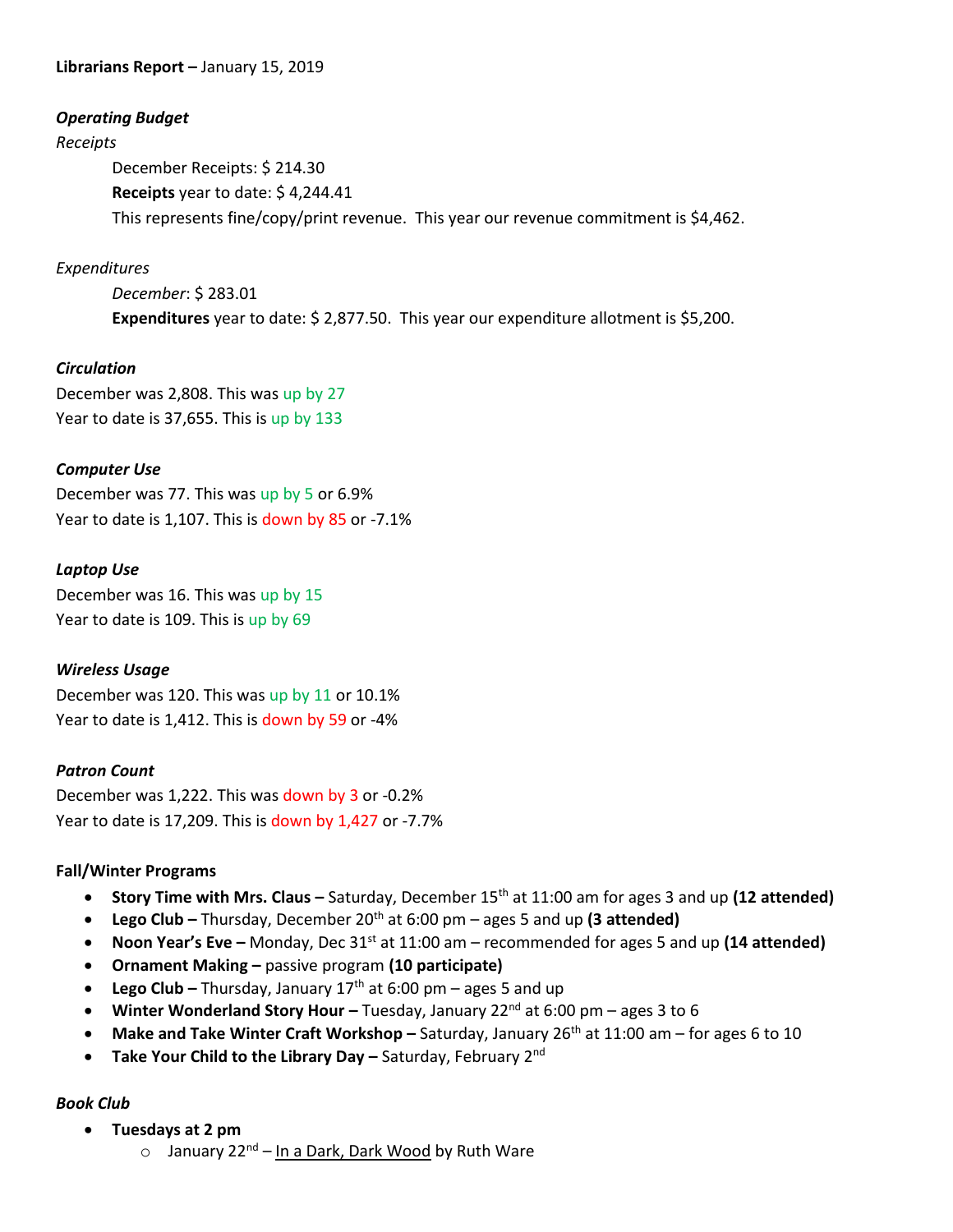

# MARILLA FREE LIBRARY

# CLAIMS AUDIT POLICY ESTABLISHMENT AND FUNCTIONS OF CLAIMS AUDITOR

The Marilla Free Library Board of Trustees is responsible for establishing an adequate system of internal controls over processing claims to ensure taxpayer moneys are safeguarded.

The Board of Trustees may, by resolution, establish the position of a Claims Auditor. The Board may appoint the Claims Auditor at its annual Organizational Meeting or whenever the appointment becomes necessary. The Claims Auditor shall hold the position subject to the pleasure of the Board and report directly to the Board on the results of audits of claims approved and released for payment. The Claims Auditor may be required to work with the Treasurer for administrative matters such as work time, attendance and the creation of reports for the Board. The Board of Trustees shall review this claims audit policy as necessary, and it shall have the power to amend this policy at any time.

## **Qualifications**

The Claims Auditor must have the necessary knowledge and skills to effectively audit claims. The Claims Auditor is a voluntary appointment and will not receive compensation. The Claims Auditor is not required to be a resident of the Library's service area.

No person shall be eligible for appointment to the position of Claims Auditor who shall be:

- A member of the Board who has any involvement in the library's accounting, procurement and/or check signing.
- An employee or volunteer responsible for procurement or accounting.
- The individual or entity responsible for the internal audit function (the Internal Auditor).
- The External (Independent) Auditor responsible for the external audit of the financial statements.
- A close or immediate family member of an employee, officer, or contractor providing services to the library. A "close family member" is defined as a parent, sibling or nondependent child; an "immediate family member" is a spouse, spouse equivalent, or dependent (whether or not related).
- An individual with an interest in any other contracts of the library and/or who provides any goods or services to the library.

## **Duties**

The Claims Auditor shall certify that claims against the Library listed on the warrant were audited and payment is authorized. The Claims auditor shall:

- 1. Examine all claims to determine they are valid claims against the library.
- 2. Inspect receipts/packing slips to ensure goods or services were received by the library and that an appropriate staff member has confirmed receipt of goods and services.
- 3. Meet such other requirements as may be established by the Regulations of the Commissioner of Education and/or the Comptroller of the State of New York.